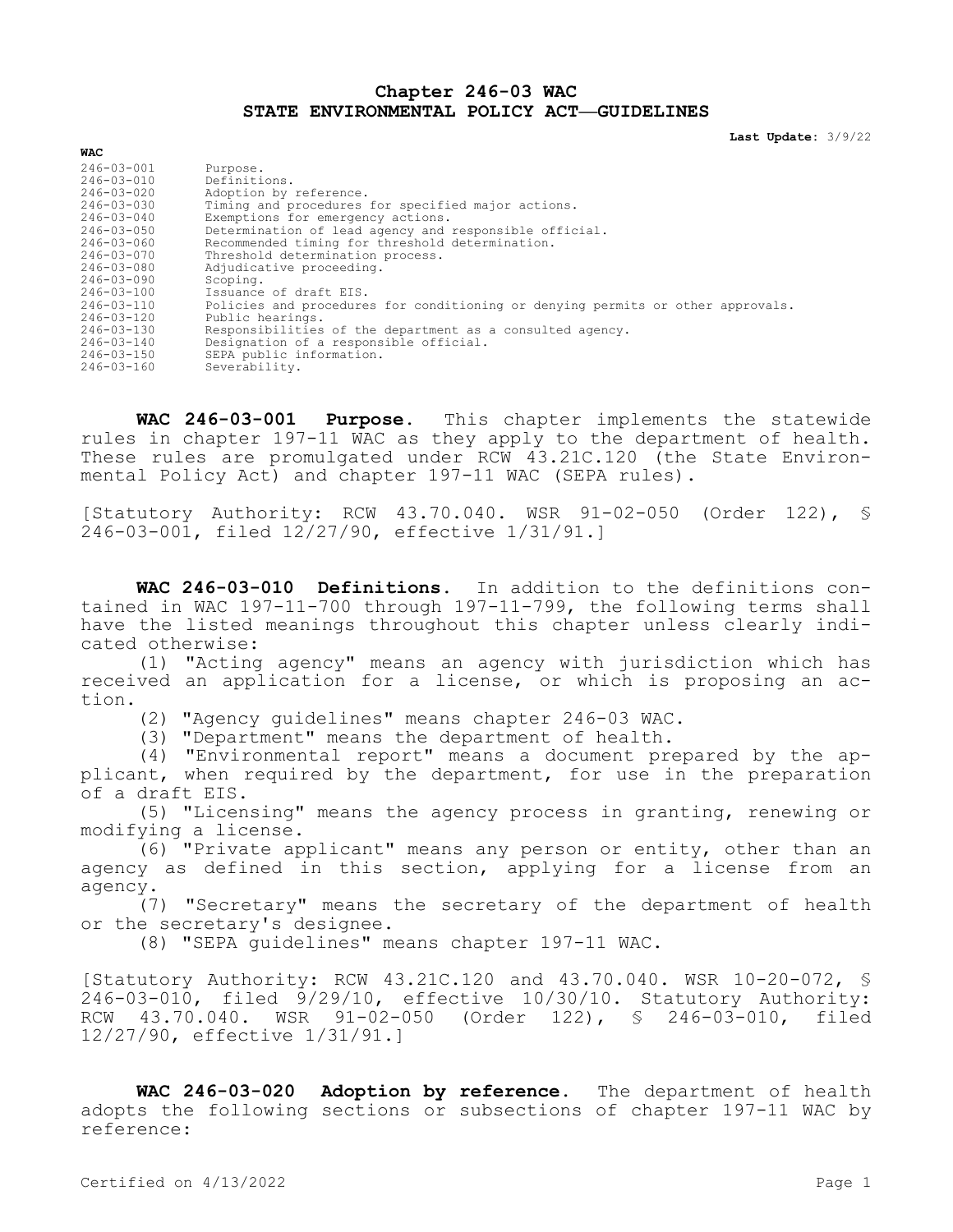| WAC        |                                                              |
|------------|--------------------------------------------------------------|
| 197-11-010 | Authority.                                                   |
| 197-11-020 | Purpose.                                                     |
| 197-11-030 | Policy.                                                      |
| 197-11-040 | Definitions.                                                 |
| 197-11-050 | Lead agency.                                                 |
| 197-11-055 | Timing of the SEPA process.                                  |
| 197-11-060 | Content of environmental review.                             |
| 197-11-070 | Limitations on actions during SEPA process.                  |
| 197-11-080 | Incomplete or unavailable information.                       |
| 197-11-090 | Supporting documents.                                        |
| 197-11-100 | Information required of applicants.                          |
| 197-11-300 | Purpose of this part.                                        |
| 197-11-305 | Categorical exemptions.                                      |
| 197-11-310 | Threshold determination required.                            |
| 197-11-315 | Environmental checklist.                                     |
| 197-11-330 | Threshold determination process.                             |
| 197-11-335 | Additional information.                                      |
| 197-11-340 | Determination of nonsignificance (DNS).                      |
| 197-11-350 | Mitigated DNS.                                               |
| 197-11-360 | Determination of significance (DS)/initiation<br>of scoping. |
| 197-11-390 | Effect of threshold determination.                           |
| 197-11-400 | Purpose of EIS.                                              |
| 197-11-402 | General requirements.                                        |
| 197-11-405 | EIS types.                                                   |
| 197-11-406 | EIS timing.                                                  |
| 197-11-408 | Scoping.                                                     |
| 197-11-410 | Expanded scoping. (Optional)                                 |
| 197-11-420 | EIS preparation.                                             |
| 197-11-425 | Style and size.                                              |
| 197-11-430 | Format.                                                      |
| 197-11-435 | Cover letter or memo.                                        |
| 197-11-440 | EIS contents.                                                |
| 197-11-442 | Contents of EIS on nonproject proposals.                     |
| 197-11-443 | EIS contents when prior nonproject EIS.                      |
| 197-11-444 | Elements of the environment.                                 |
| 197-11-448 | Relationship of EIS to other considerations.                 |
| 197-11-450 | Cost-benefit analysis.                                       |
| 197-11-455 | Issuance of DEIS.                                            |
| 197-11-460 | Issuance of FEIS.                                            |
| 197-11-500 | Purpose of this part.                                        |
| 197-11-502 | Inviting comment.                                            |
| 197-11-504 | Availability and cost of environmental<br>documents.         |
| 197-11-508 | SEPA register.                                               |
| 197-11-510 | Public notice.                                               |
| 197-11-535 | Public hearings and meetings.                                |
| 197-11-545 | Effect of no comment.                                        |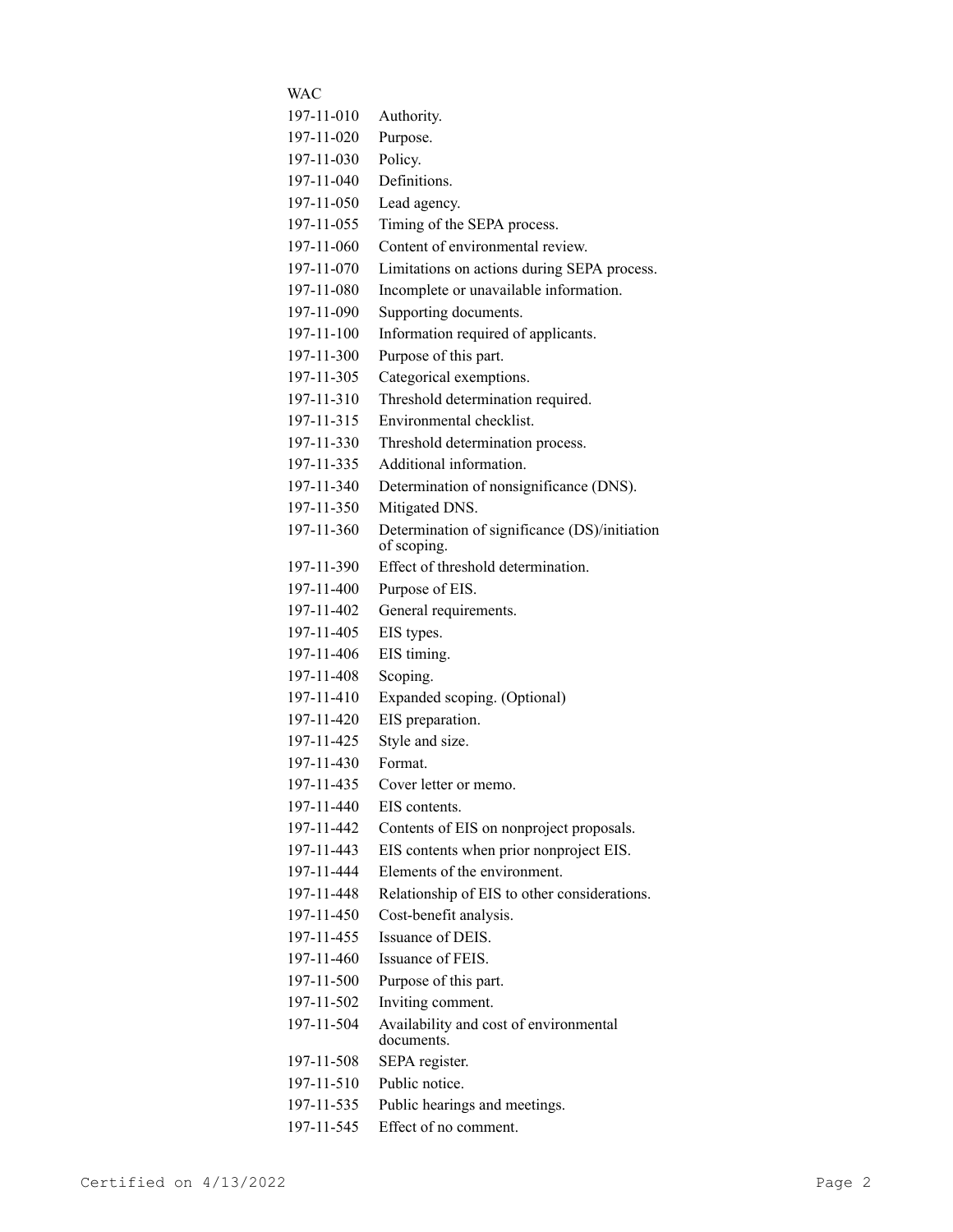| WAC        |                                                            |
|------------|------------------------------------------------------------|
| 197-11-550 | Specificity of comments.                                   |
| 197-11-560 | FEIS response to comments.                                 |
| 197-11-570 | Consulted agency costs to assist lead agency.              |
| 197-11-600 | When to use existing environmental<br>documents.           |
| 197-11-610 | Use of NEPA documents.                                     |
| 197-11-620 | Supplemental environmental impact<br>statement-Procedures. |
| 197-11-625 | Addenda-Procedures.                                        |
| 197-11-630 | Adoption-Procedures.                                       |
| 197-11-635 | Incorporation by reference-Procedures.                     |
| 197-11-640 | Combining documents.                                       |
| 197-11-650 | Purpose of this part.                                      |
| 197-11-655 | Implementation.                                            |
| 197-11-660 | Substantive authority and mitigation.                      |
| 197-11-680 | Appeals.                                                   |
| 197-11-700 | Definitions.                                               |
| 197-11-702 | Act.                                                       |
| 197-11-704 | Action.                                                    |
| 197-11-706 | Addendum.                                                  |
| 197-11-708 | Adoption.                                                  |
| 197-11-710 | Affected tribe.                                            |
| 197-11-712 | Affecting.                                                 |
| 197-11-714 | Agency.                                                    |
| 197-11-716 | Applicant.                                                 |
| 197-11-718 | Built environment.                                         |
| 197-11-720 | Categorical exemption.                                     |
| 197-11-722 | Consolidated appeal.                                       |
| 197-11-724 | Consulted agency.                                          |
| 197-11-726 | Cost-benefit analysis.                                     |
| 197-11-728 | County/city.                                               |
| 197-11-730 | Decision maker.                                            |
| 197-11-732 | Department.                                                |
| 197-11-734 | Determination of nonsignificance (DNS).                    |
| 197-11-736 | Determination of significance (DS).                        |
| 197-11-738 | EIS.                                                       |
| 197-11-740 | Environment.                                               |
| 197-11-742 | Environmental checklist.                                   |
| 197-11-744 | Environmental document.                                    |
| 197-11-746 | Environmental review.                                      |
| 197-11-748 | Environmentally sensitive area.                            |
| 197-11-750 | Expanded scoping.                                          |
| 197-11-752 | Impacts.                                                   |
| 197-11-754 | Incorporation by reference.                                |
| 197-11-756 | Lands covered by water.                                    |
| 197-11-758 | Lead agency.                                               |
| 197-11-760 | License.                                                   |
|            |                                                            |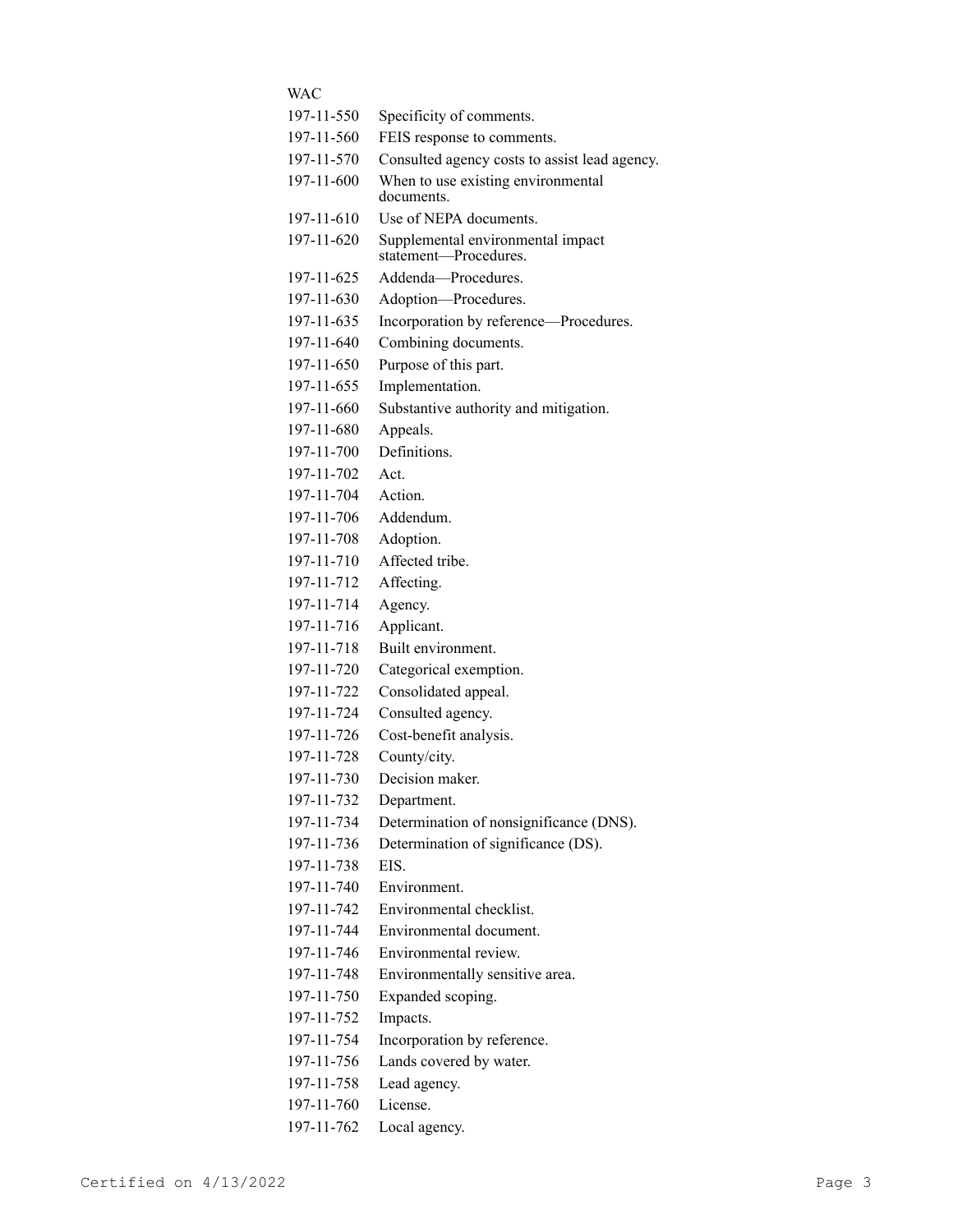| WAC        |                                                                                                                                 |
|------------|---------------------------------------------------------------------------------------------------------------------------------|
| 197-11-764 | Major action.                                                                                                                   |
| 197-11-766 | Mitigated DNS.                                                                                                                  |
| 197-11-768 | Mitigation.                                                                                                                     |
| 197-11-770 | Natural environment.                                                                                                            |
| 197-11-772 | NEPA.                                                                                                                           |
| 197-11-774 | Nonproject.                                                                                                                     |
| 197-11-776 | Phased review.                                                                                                                  |
| 197-11-778 | Preparation.                                                                                                                    |
| 197-11-780 | Private project.                                                                                                                |
| 197-11-782 | Probable.                                                                                                                       |
| 197-11-784 | Proposal.                                                                                                                       |
| 197-11-786 | Reasonable alternative.                                                                                                         |
| 197-11-788 | Responsible official.                                                                                                           |
| 197-11-790 | SEPA.                                                                                                                           |
| 197-11-792 | Scope.                                                                                                                          |
| 197-11-793 | Scoping.                                                                                                                        |
| 197-11-794 | Significant.                                                                                                                    |
| 197-11-796 | State agency.                                                                                                                   |
| 197-11-797 | Threshold determination.                                                                                                        |
| 197-11-799 | Underlying governmental action.                                                                                                 |
| 197-11-800 | Categorical exemptions.                                                                                                         |
| 197-11-810 | Exemptions and nonexemptions applicable to<br>specific state agencies.                                                          |
| 197-11-820 | Department of licensing.                                                                                                        |
| 197-11-845 | Department of social and health services.                                                                                       |
| 197-11-880 | Emergencies.                                                                                                                    |
| 197-11-890 | Petitioning DOE to change exemptions.                                                                                           |
| 197-11-900 | Purpose of this part.                                                                                                           |
| 197-11-902 | Agency SEPA policies.                                                                                                           |
| 197-11-904 | Agency SEPA procedures.                                                                                                         |
| 197-11-906 | Content and consistency of agency<br>procedures.                                                                                |
| 197-11-908 | Environmentally sensitive areas.                                                                                                |
| 197-11-910 | Designation of responsible official.                                                                                            |
| 197-11-912 | Procedures on consulted agencies.                                                                                               |
| 197-11-914 | SEPA fees and costs.                                                                                                            |
| 197-11-916 | Application to ongoing actions.                                                                                                 |
| 197-11-917 | Relationship to chapter 197-10 WAC.                                                                                             |
| 197-11-918 | Lack of agency procedures.                                                                                                      |
| 197-11-920 | Agencies with environmental expertise.                                                                                          |
| 197-11-922 | Lead agency rules.                                                                                                              |
| 197-11-924 | Determining the lead agency.                                                                                                    |
| 197-11-926 | Lead agency for governmental proposals.                                                                                         |
| 197-11-928 | Lead agency for public and private proposals.                                                                                   |
| 197-11-930 | Lead agency for private projects with one<br>agency with jurisdiction.                                                          |
| 197-11-932 | Lead agency for private projects requiring<br>licenses from more than one agency, when<br>one of the agencies is a county/city. |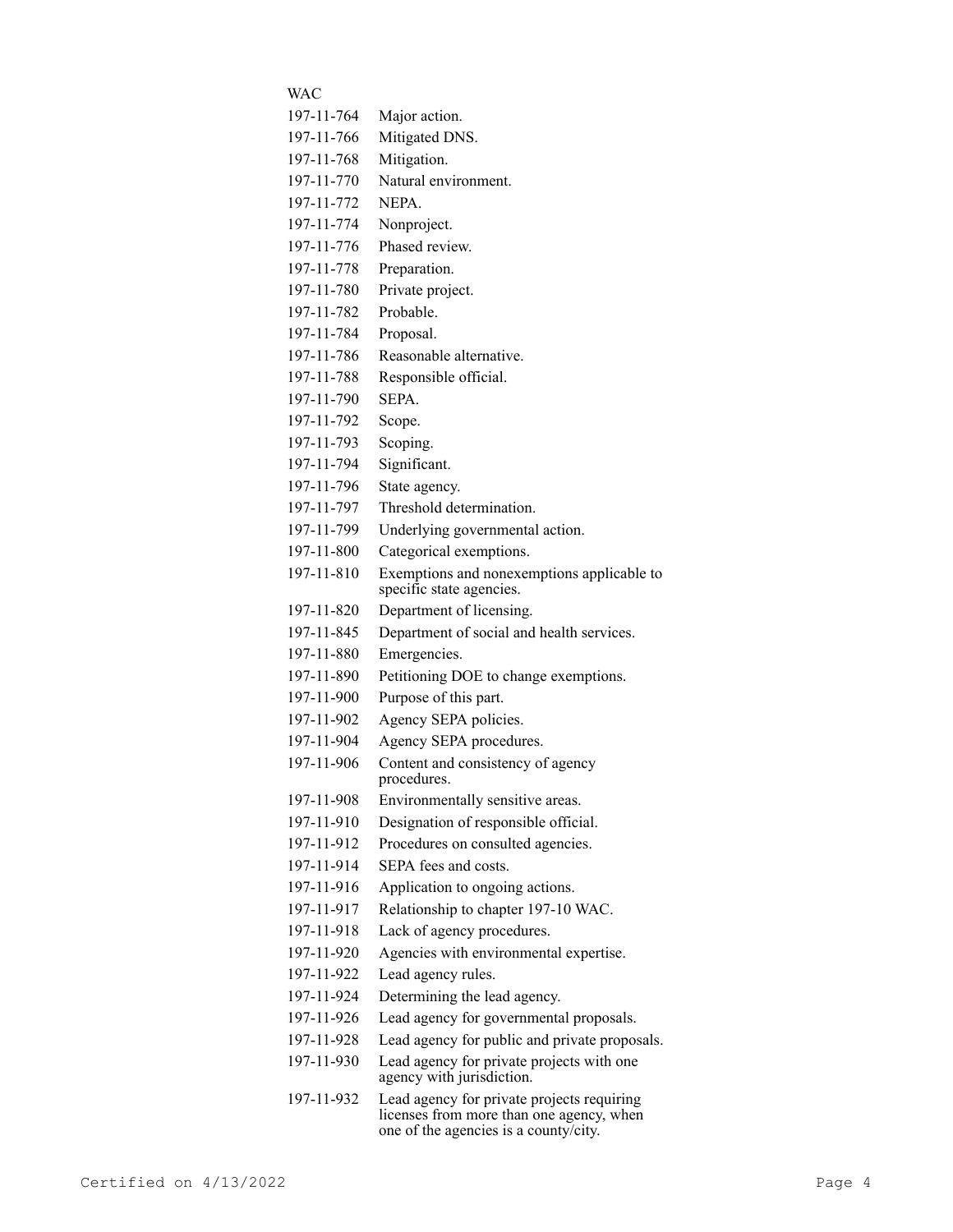WAC

| 197-11-934 | Lead agency for private projects requiring<br>licenses from a local agency, not a county/<br>city, and one or more state agencies. |
|------------|------------------------------------------------------------------------------------------------------------------------------------|
| 197-11-936 | Lead agency for private projects requiring<br>licenses from more than one state agency.                                            |
| 197-11-938 | Lead agencies for specific proposals.                                                                                              |
| 197-11-940 | Transfer of lead agency status to a state<br>agency.                                                                               |
| 197-11-942 | Agreements on lead agency status.                                                                                                  |
| 197-11-944 | Agreements on division of lead agency<br>duties.                                                                                   |
| 197-11-946 | DOE resolution of lead agency disputes.                                                                                            |
| 197-11-948 | Assumption of lead agency status.                                                                                                  |
| 197-11-950 | Severability.                                                                                                                      |
| 197-11-955 | Effective date.                                                                                                                    |
| 197-11-960 | Environmental checklist.                                                                                                           |
| 197-11-965 | Adoption notice.                                                                                                                   |
| 197-11-970 | Determination of nonsignificance (DNS).                                                                                            |
| 197-11-980 | Determination of significance and scoping<br>notice (DS).                                                                          |
| 197-11-985 | Notice of assumption of lead agency status.                                                                                        |
| 197-11-990 | Notice of action.                                                                                                                  |
|            |                                                                                                                                    |

[Statutory Authority: RCW 43.70.040. WSR 91-02-050 (Order 122), § 246-03-020, filed 12/27/90, effective 1/31/91.]

**WAC 246-03-030 Timing and procedures for specified major actions.** (1) Regulations and licenses relating to radioactive material.

(a) Scope of major action.

(i) Regulations relating to radioactive material shall include the adoption or amendment by the department of any regulations incorporating general standards for issuance of licenses authorizing the possession, use and transfer of radioactive material pursuant to RCW 70A.388.050 and 70A.310.030.

(ii) The issuance, revocation or suspension of individual licenses under RCW 70A.388.050 shall be exempt. However, the following licenses shall not be exempt: Licenses to operate low level waste burial facilities or licenses to operate or expand beyond design capacity mineral processing facilities, or their tailings areas, whose products, or byproducts, have concentrations of naturally occurring radioactive materials in excess of exempt concentrations as specified in WAC 246-232-010.

(b) Timing of SEPA requirements for regulations for radioactive material.

(i) A final EIS or determination of nonsignificance, whichever is determined appropriate by the lead agency's responsible official, shall be completed for proposed regulations relating to radioactive material prior to the hearing preceding final adoption of such regulations.

(ii) The responsible official shall mail to the department of ecology headquarters office in Olympia for listing in the "SEPA register" (see WAC 197-11-508) a copy of any determination of nonsignifi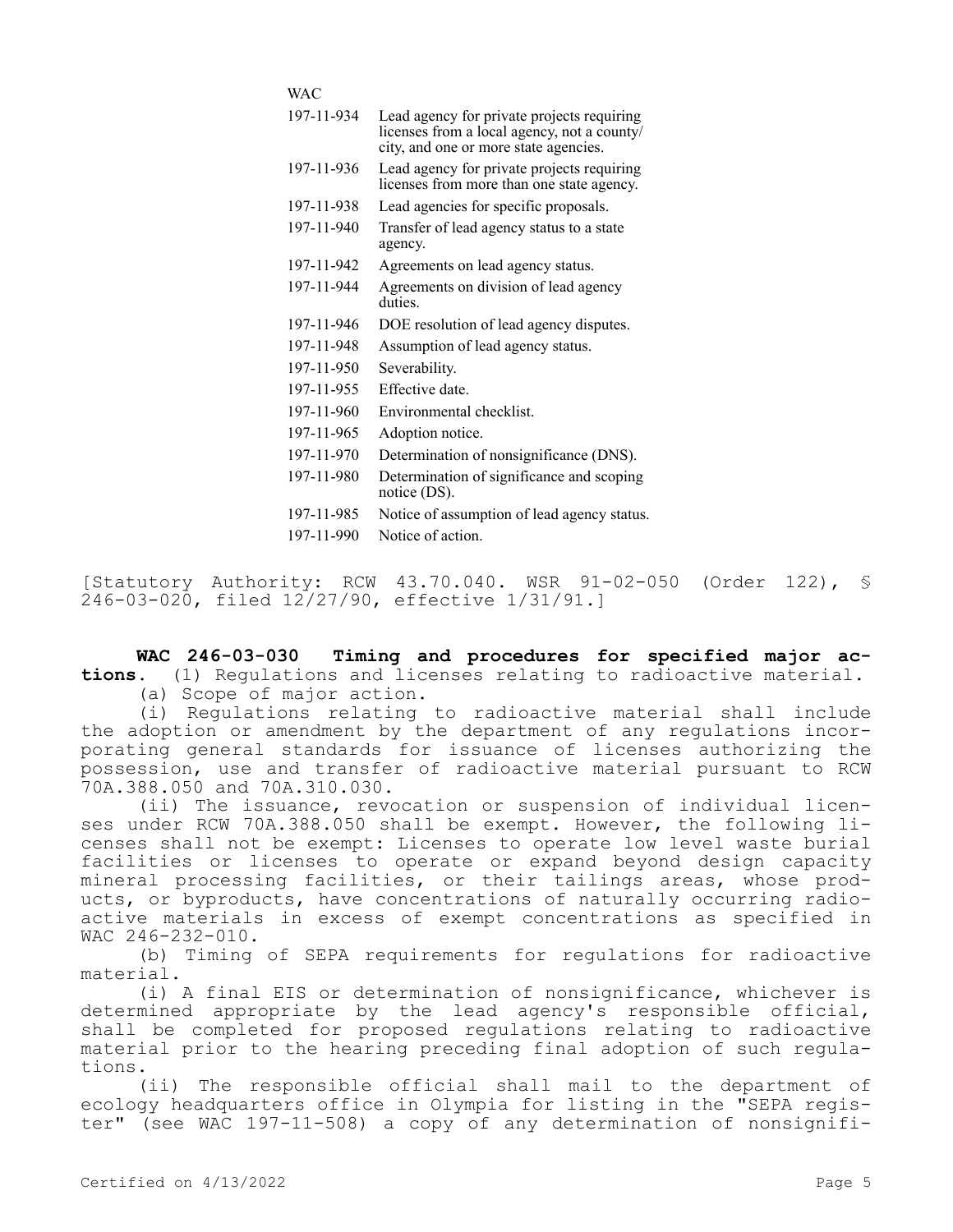cance, a copy of the draft EIS, and a copy of the final EIS. Copies of the draft EIS shall also be mailed to those agencies identified in WAC 197-11-455, and of the final EIS to those agencies identified in WAC 197-11-460. The responsible official shall also give public notice in the form and manner specified in RCW 43.21C.080 of the determination of nonsignificance or final EIS.

(c) Timing of SEPA requirements for licenses for uranium or thorium mills or radioactive waste burial facilities.

(i) The applicant shall be responsible for completing an environmental checklist, furnishing additional information needed by the department to make the threshold determination, and preparing an environmental report regarding the environmental impact of proposed activities for independent evaluation by the department, prior to issuance of a draft EIS by the responsible official. The environmental report shall be submitted within 90 days following determination of significance. The following material presents a more detailed description of the responsibilities of the private applicant as well as of the responsible official.

(ii) The applicant shall be responsible for contacting the responsible official during the early stages of the applicants planning activities to obtain an outline of SEPA requirements.

(iii) Thereafter the private applicant shall be responsible for preparation of an environmental checklist. The responsible official shall review each environmental checklist and, within 15 days of the responsible official's receipt of the checklist, shall prepare and issue either a determination of nonsignificance as per WAC 197-11-340 or a determination of significance as per WAC 197-11-360.

(iv) When the responsible official has issued a determination of nonsignificance, the official shall send the determination and environmental checklist to the applicant and to all agencies with jurisdiction for review and comment as per WAC 197-11-340.

(v) When the responsible official makes a determination of significance, the preparation of an environmental report shall be completed in a manner consistent with the requirements for a draft EIS and shall be the responsibility of the private applicant. If the applicant desires, he may contract with an outside consultant for the preparation of the environmental report. The department may also contract with an outside consultant for the preparation of a draft or final EIS. The department or the department's contracted consultant will independently evaluate the environmental report and be responsible for the reliability of any information used in the draft or final EIS. Unless the scope or complexity of the proposal indicates otherwise, the final EIS shall be issued as described in WAC 197-11-460(6).

(vi) The responsible official shall request review of the draft EIS from the agencies listed in WAC 197-11-455 and from such other agencies as he determines.

(vii) The responsible official shall mail a copy of the draft EIS to the department of ecology headquarters in Olympia for listing in the "SEPA register" (see WAC 197-11-508) and also to those agencies listed in WAC 197-11-455.

(viii) When the responsible official determines that substantial changes are needed or that new information has become available, the preparation of an amended or new environmental report is the responsibility of the private applicant.

(ix) The responsible official shall mail a copy of the final EIS to the department of ecology headquarters office in Olympia for listing in the "SEPA register" (see WAC 197-11-508). The responsible offi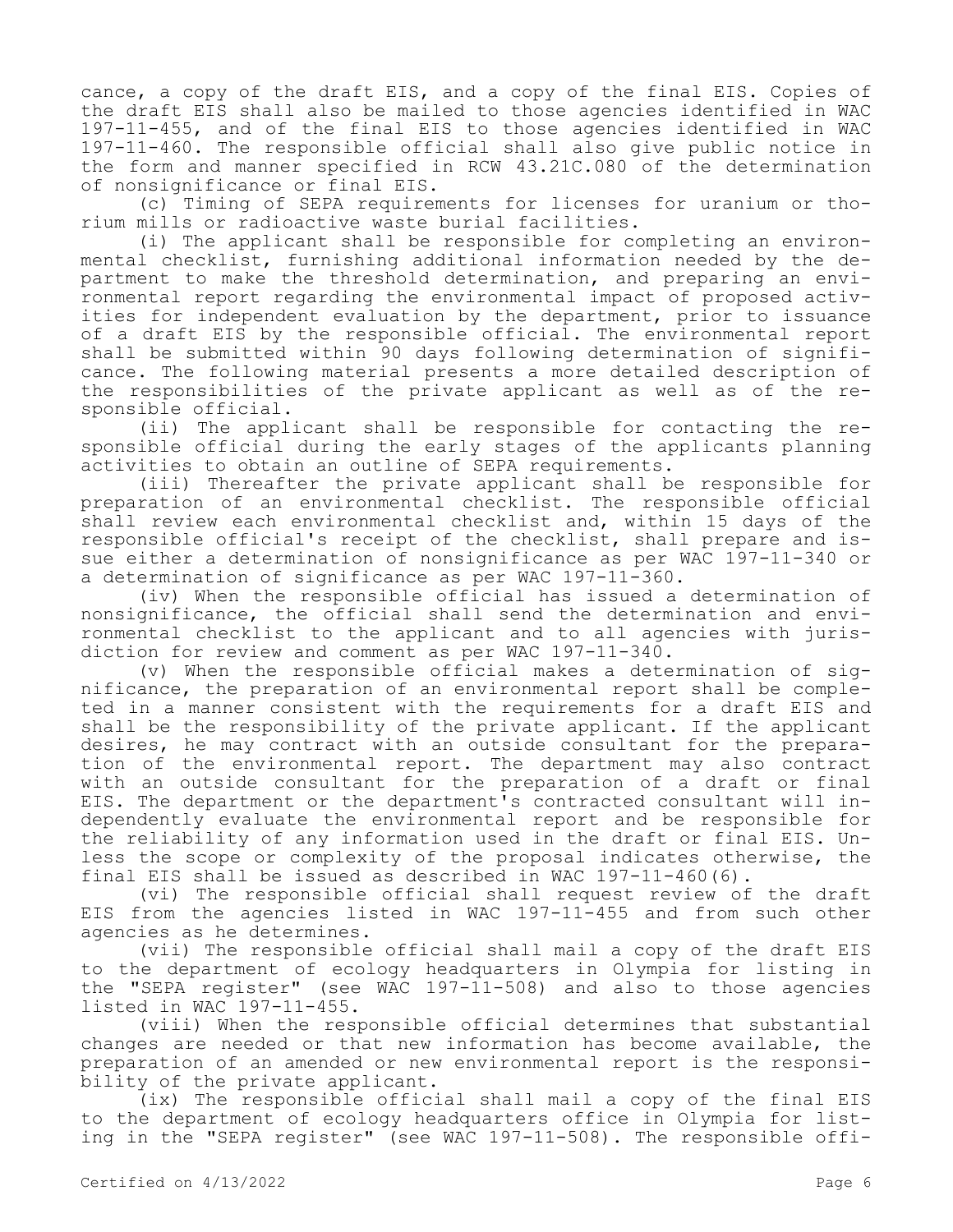cial shall also mail copies of the final EIS to those agencies specified in WAC 197-11-460 and shall give public notice of the completion of the final EIS in the form and manner specified in RCW 43.21C.080.

(2) Water system plans for public water systems as per WAC 246-290-100 and RCW 70A.100.050.

(a) Scope of major action. Water system plans are plans developed and submitted to the department for review and approval pursuant to WAC 246-290-100 and RCW 70A.100.050.

(b) Timing and procedures for water system plans prepared by private applicants.

(i) In general, when a private applicant has prepared a water system plan for review and approval by the department, the private applicant shall be responsible for completing an environmental checklist, furnishing additional information needed by the department to make the threshold determination, and preparing the draft and final EIS under the direction of the responsible official. The following material presents a more detailed description of the responsibilities of the private applicant as well as the responsible official.

(ii) Follow steps outlined in subsection (1)(c)(ii) through (iv) of this section.

(iii) When the responsible official makes a determination of significance, the preparation of a draft and final EIS shall be in compliance with WAC 197-11-400 through 197-11-620 and shall be the responsibility of the private applicant. If the applicant desires, he may contract with an outside consultant for preparation of the draft or final EIS. Unless the scope or complexity of the proposal indicates otherwise, the final EIS shall be completed within 60 days of the end of the comment period for the draft EIS.

(iv) See subsection  $(1)(c)(vi)$  and  $(vii)$  of this section.

(v) When the responsible official determines that substantial changes are needed or that new information has become available, the preparation of an amended or a new draft EIS is the responsibility of the private applicant.

(vi) See subsection (1)(c)(ix) of this section.

(vii) Every water system plan submitted by a private applicant to the department for review and approval shall be accompanied by either a determination of nonsignificance or a final EIS.

(c) Timing and procedure for water system plans prepared by agencies. Every water system plan submitted by an agency to the department for review and approval shall be accompanied by either a determination of nonsignificance or a final EIS.

(3) New public water supply systems and major extensions of existing public water supply systems.

(a) Scope of major action. The approval of engineering reports or plans and specifications pursuant to chapter 246-290 WAC for all surface water source development, all water system storage facilities greater than 500,000 gallons, new transmission lines longer than 1,000 feet and larger than eight inches in diameter located in new rights of way and major extensions to existing water distribution systems involving use of pipes greater than eight inches in diameter, which are designed to increase the existing service area by more than one square mile.

(b) Timing and procedures for projects proposed by private applicants.

(i) In general, when a private applicant seeks the approval of the department for a new public water supply or a major extension to an existing public water supply, the private applicant shall be re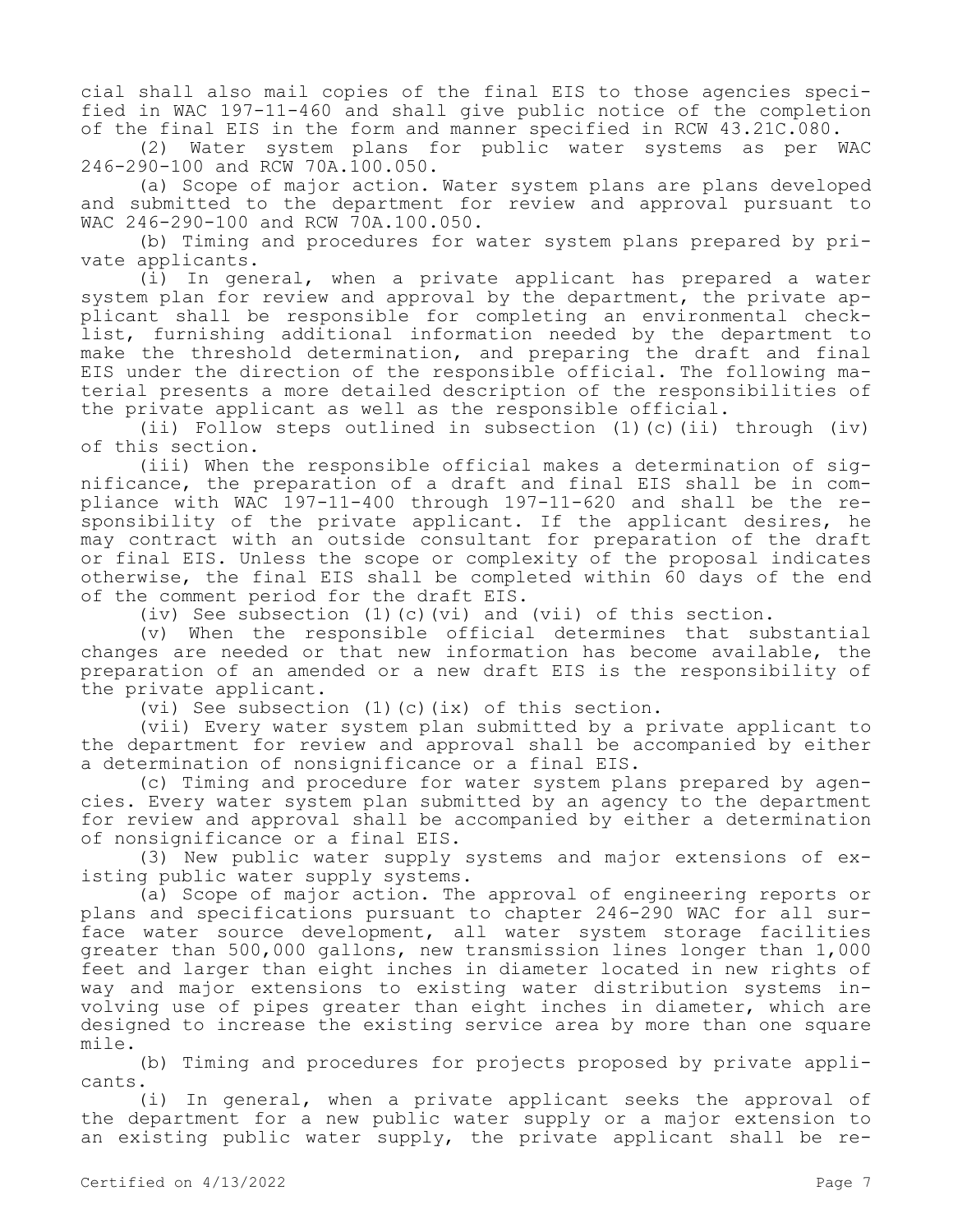sponsible for completing an environmental checklist, furnishing additional information needed by the department to make the threshold determination, and preparing the draft and final EIS under the direction of the responsible official. The following material presents a more detailed description of the responsibilities of the private applicant as well as of the responsible official.

(ii) Follow steps outlined in subsection (1)(c)(ii) through (iv) of this section.

(iii) See subsection (2)(b)(iii) of this section.

(iv) See subsection  $(1)(c)(vi)$  and  $(vii)$  of this section.

(v) See subsection (2)(b)(v) of this section.

(vi) See subsection (1)(c)(ix) of this section.

(vii) Whenever preliminary engineering reports, or plans and specifications for a new public water supply system or a major extension to an existing public water supply system are submitted by a private applicant to the secretary for review and approval pursuant to chapter 246-290 WAC, these reports, plans and specifications shall be accompanied by a determination of nonsignificance or a final EIS.

(c) Timing and procedures for projects proposed by an agency. Whenever preliminary engineering reports, plans and specifications for a new public water supply system or a major extension to an existing public water supply system are submitted by an agency to the secretary for review and approval pursuant to chapter 246-290 WAC, these reports, plans and specifications shall be accompanied by a determination of nonsignificance or a final EIS.

(4) Certificates of need.

(a) Scope of major action. Certificate of need applications are subject to SEPA requirements whenever the applicant proposes to construct a new hospital or to construct major additions to the existing service capacity of such an institution: Provided, That such applications are not subject to SEPA requirements when the proposed construction consists of additions which provide less than 12,000 square feet of floor area and with associated parking facilities designed for 40 automobiles or less: Provided further, That certificate of need applications for "substantial acquisitions" are not subject to SEPA requirements.

(b) Timing and procedures for hospital certificates of need. Where a state or local agency other than the department is lead agency for hospital construction, the department shall not issue a certificate of need approving this hospital construction until the applicant has supplied it with a determination of nonsignificance or a final EIS, and until seven days after the issuance by the lead agency of any final EIS. Nothing in this subsection shall preclude the department from making a commitment to issue a certificate of need to an applicant subject to the timely receipt of an appropriate environmental impact statement or determination of nonsignificance.

(5) Approval of sewerage general plans and/or water general plans described in RCW 36.94.010.

(a) Scope of major action. Sewerage general plans and water general plans shall mean and include those described in RCW 36.94.010.

(b) Timing and procedures for water general plans. Every water general plan submitted by a county to the department for review and approval shall be accompanied by either a determination of nonsignificance or a final EIS.

(6) Plans and specifications for new sewage treatment works or for major extensions to existing sewage treatment works pursuant to chapter 246-271 WAC.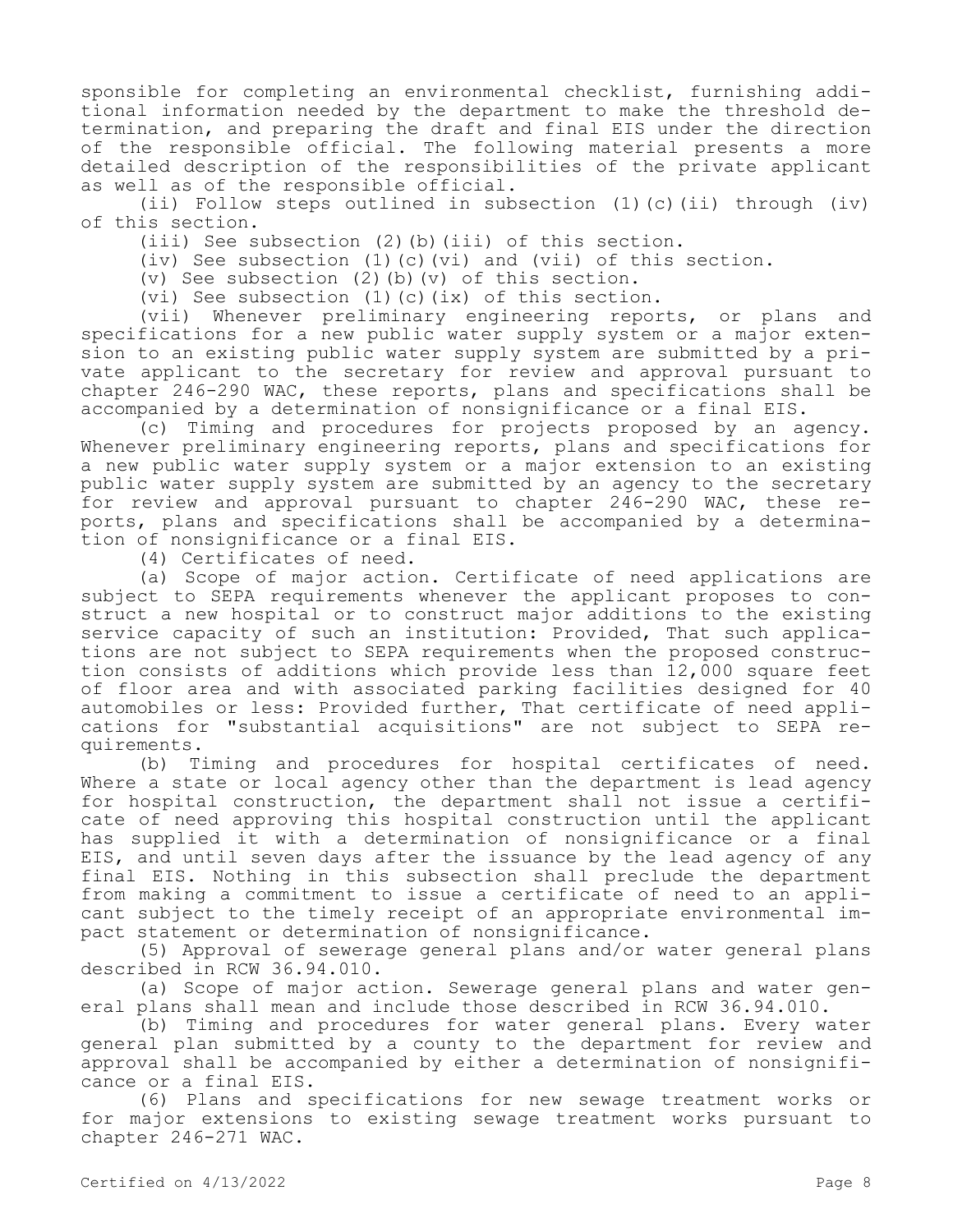Scope of major action. Plans and specifications for new sewage treatment works or for major extensions to existing sewage treatment works are those which are reviewed and approved by the department pursuant to WAC 246-271-050.

(7) Construction of any building, facility or other installation for the purpose of housing department personnel or for prisons or for fulfilling other statutorily directed or authorized functions.

(a) Scope of major action. The construction of buildings, facilities or other installations for the purpose of housing department personnel or for other authorized functions shall be subject to SEPA requirements, but such construction shall not be subject to SEPA requirements when it consists of additions which provide less than 12,000 square feet of floor area and with associated parking facilities designed for 40 automobiles or less.

(b) Timing and procedures.

(i) The responsible official shall, prior to the request for construction bids, prepare an environmental checklist for each construction project of the type described in (a) of this subsection.

(ii) Within 15 days of the request for construction bids, the responsible official shall make (A) a written declaration of nonsignificance where the responsible official determines that the proposed construction will not have a significant adverse environmental impact or (B) a written declaration of significance where the responsible official determines that the proposed construction will have a significant adverse environmental impact.

(iii) Where the responsible official has made a determination of significance, the preparation of the draft and final EIS shall be in compliance with WAC 197-11-400 through 197-11-620, and shall be the responsibility of the responsible official. Unless the scope or complexity of the proposal indicates otherwise, the final EIS shall be completed within 60 days of the end of the comment period for the draft EIS.

(iv) See subsection (1)(c)(vi) of this section.

(v) The responsible official shall mail to the department of ecology headquarters office in Olympia for listing in the "SEPA register" a copy of any determination of nonsignificance, a copy of the draft EIS, and a copy of the final EIS. Copies of the draft EIS shall also be mailed to those agencies identified in WAC 197-11-455, and of the final EIS to those agencies identified in WAC 197-11-460. The responsible official shall also give public notice in the form and manner specified in RCW 43.21C.080 of the determination of nonsignificance or final EIS.

(8) Approval of final plans for construction of a private psychiatric hospital pursuant to WAC 246-322-020, or construction of an alcoholism treatment facility pursuant to WAC 246-326-020.

(a) Scope of major action. The approval of final plans for con-<br>struction of a private psychiatric hospital pursuant to WAC a private psychiatric hospital pursuant to WAC 246-322-020, or construction of an alcoholism treatment center pursuant to WAC 246-326-020 shall be subject to SEPA requirements: Provided, That such construction shall not be subject to SEPA requirements when it consists of additions which provide less than 12,000 square feet of floor area and with associated parking facilities designed for 40 automobiles or less.

(b) Timing and procedures for construction of the type described. Where a state or local agency other than the department is lead agency for construction of the type described in (a) of this subsection, the department shall not approve final plans for construction of a private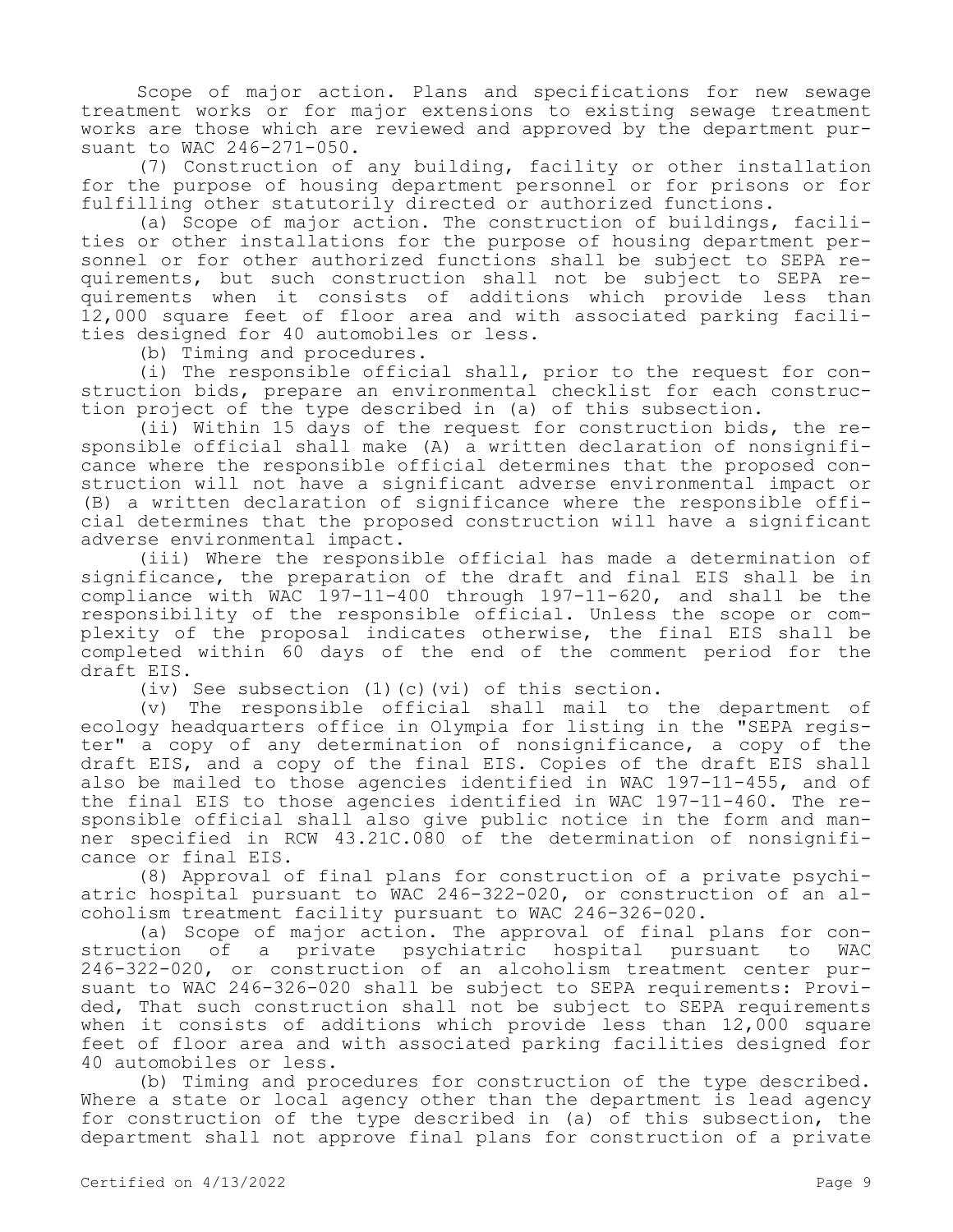psychiatric hospital or alcoholism treatment center until the applicant for such approval has supplied the department with a final declaration of nonsignificance or a final EIS for the construction in question, and until seven days after the issuance by the lead agency of any final EIS.

[Statutory Authority: RCW 43.70.040 and 2020 c 20. WSR 22-07-025, § 246-03-030, filed 3/9/22, effective 4/9/22. Statutory Authority: RCW 43.21C.120. WSR 92-02-018 (Order 224), § 246-03-030, filed 12/23/91, effective 1/23/92. Statutory Authority: RCW 43.70.040. WSR 91-02-050 (Order 122), § 246-03-030, filed 12/27/90, effective 1/31/91.]

**WAC 246-03-040 Exemptions for emergency actions.** If the secretary makes a written declaration that actions must be undertaken immediately or within a time too short to allow full compliance with SEPA requirements; and that such actions are necessary to avoid an imminent threat to public health or safety, or to prevent an imminent danger to public or private property, or to prevent an imminent threat of serious environmental degradation; then such actions may be undertaken without complying with SEPA requirements: Provided, That the department is the lead agency for such actions.

[Statutory Authority: RCW 43.70.040. WSR 91-02-050 (Order 122), § 246-03-040, filed 12/27/90, effective 1/31/91.]

**WAC 246-03-050 Determination of lead agency and responsible official.** (1) The department shall be the lead agency for the following actions:

(a) Adoption or amendment of regulations relating to radioactive source materials; proposals to construct, operate, or expand any uranium or thorium mill, or any tailings areas generated by uranium or thorium milling, or any low level radioactive waste burial facilities. The responsible official would be the division director, division of radiation protection, environmental health programs. Lead agency determination for other mineral processing proposals should be made in accordance with WAC 197-11-924 through 197-11-948;

(b) Approval of comprehensive plans for public water supply systems when such plans are developed by private applicants and unless indicated otherwise by WAC 197-11-932, 197-11-934 and 197-11-936, and approval of new public water supply systems or major extensions of existing public water supply systems when such systems are being proposed by a private applicant unless indicated otherwise by WAC 197-11-932, 197-11-934, and 197-11-936. The responsible official would be the section head, water supply and waste section, division of environmental health;

(c) Construction of any building, facility, or other installation for the purpose of housing department personnel or for fulfilling other statutorily directed or authorized functions. The responsible official would be a capital programs representative from the management services division, comptroller's office;

(2) Determination of the lead agency for department major actions not listed above shall be made in accordance with the procedures and requirements of WAC 246-03-140 (4)(c) and 197-11-922 through 197-11-948.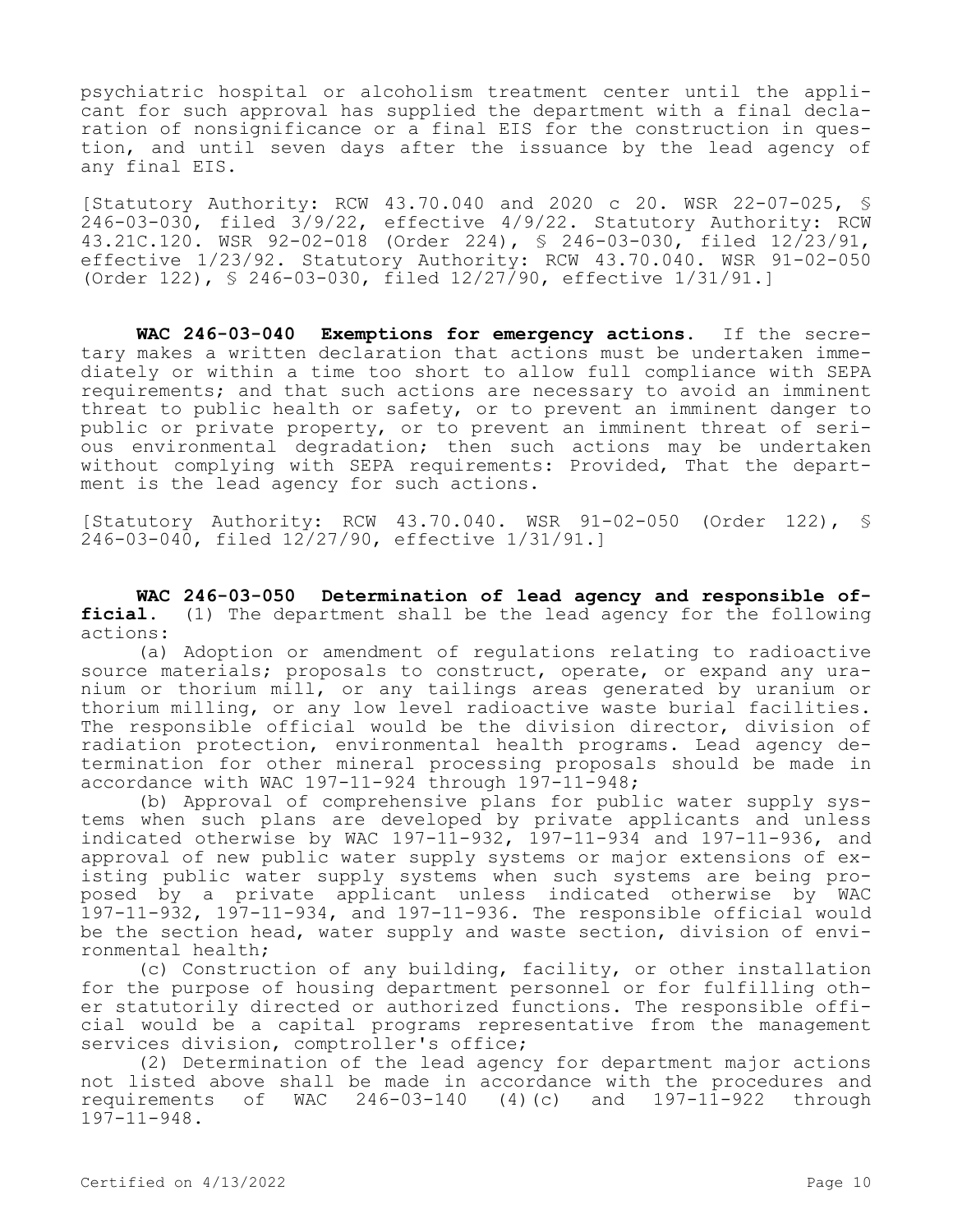[Statutory Authority: RCW 43.21C.120. WSR 92-02-018 (Order 224), § 246-03-050, filed 12/23/91, effective 1/23/92. Statutory Authority: RCW 43.70.040. WSR 91-02-050 (Order 122), § 246-03-050, filed 12/27/90, effective 1/31/91.]

**WAC 246-03-060 Recommended timing for threshold determination.**  In most cases the time required to complete a threshold determination should not exceed fifteen days. (WAC 197-11-310.)

[Statutory Authority: RCW 43.70.040. WSR 91-02-050 (Order 122), § 246-03-060, filed 12/27/90, effective 1/31/91.]

**WAC 246-03-070 Threshold determination process.** In making a threshold determination, the responsible official shall follow the process outlined in WAC 197-11-330 through 197-11-390.

[Statutory Authority: RCW 43.70.040. WSR 91-02-050 (Order 122), § 246-03-070, filed 12/27/90, effective 1/31/91.]

**WAC 246-03-080 Adjudicative proceeding.** Any person has the right to an adjudicative proceeding to contest the department's final threshold determination that an EIS is or is not necessary and/or the sufficiency of the final EIS. The proceeding is governed by the Administrative Procedure Act (chapter 34.05 RCW), the rules in this chapter, and by chapter 246-08 WAC. If any provision in this chapter conflicts with chapter 246-08 WAC, the provision in this chapter governs.

(1) A person contesting a department's decision shall within twenty-eight days of the department's official notice of issuance of a final threshold determination or final EIS:

(a) File a written application for an adjudicative proceeding by a method showing proof of receipt by the department of health; and

(b) Include in or with the application:

(i) A specific statement of the issue or issues and law involved; and

(ii) The grounds for contesting the department decision.

(2) The initial order should be made within sixty days of the department's receipt of the application. When a party files a petition for administrative review, the review order should be made within sixty days of the department's receipt of the petition. The time to enter an order is extended by as many days as the proceeding is continued on motion by any party.

(3)(a) If the adjudicative order is that an EIS should be filed, the presiding officer or reviewing officer shall remand the matter to the department of health to file an EIS.

(b) If the adjudicative order is that the final EIS is not sufficient, the presiding officer or reviewing officer shall remand the matter to the department of health to correct the insufficiency.

[Statutory Authority: RCW 43.70.040. WSR 91-02-050 (Order 122), § 246-03-080, filed 12/27/90, effective 1/31/91.]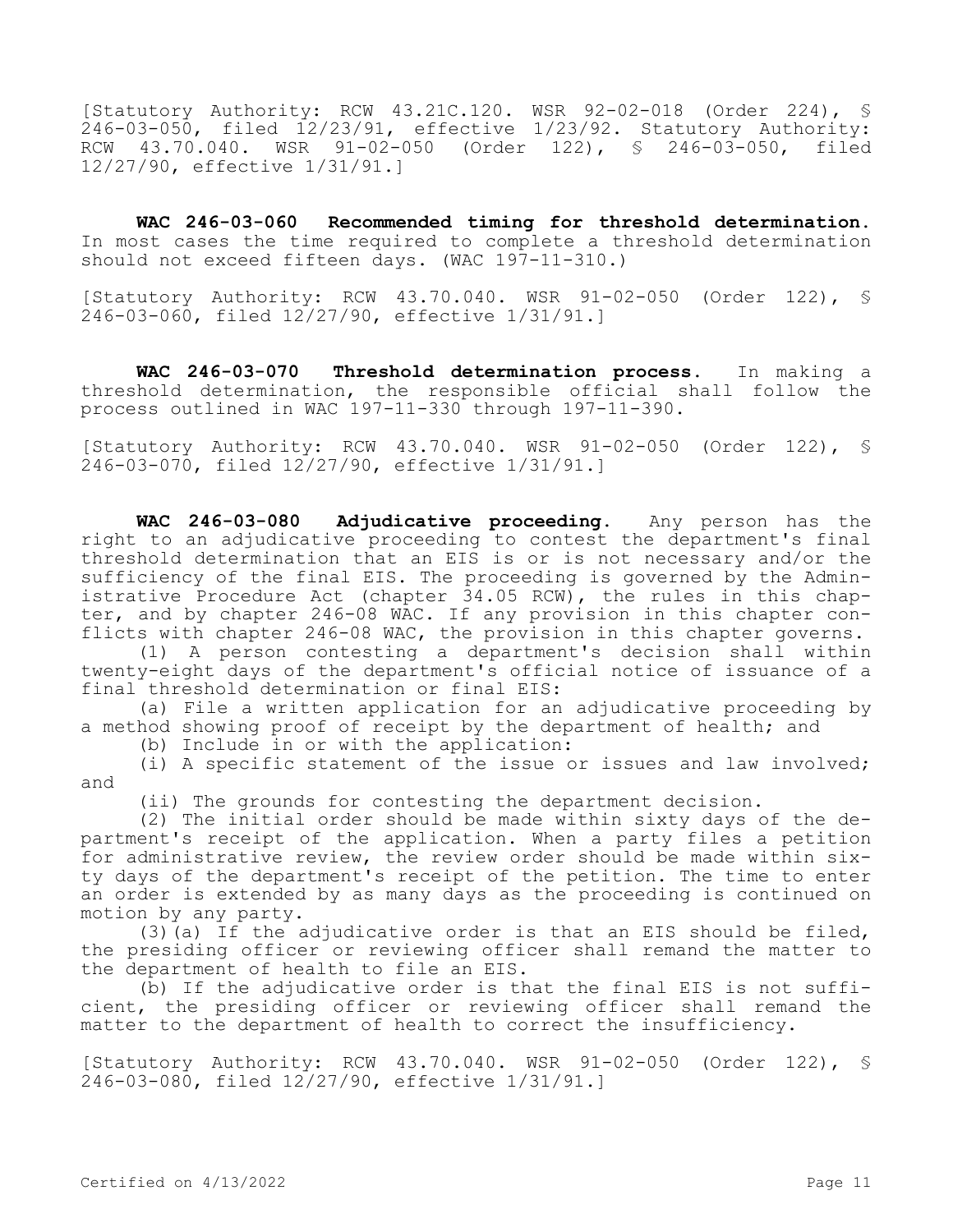**WAC 246-03-090 Scoping.** When the department receives a scoping notice from a lead agency, the department shall submit any comments to the lead agency within twenty-one days from the date of issuance of the determination of significance. When the department is lead agency the steps in WAC 197-11-408 and 197-11-410 shall be followed.

[Statutory Authority: RCW 43.70.040. WSR 91-02-050 (Order 122), § 246-03-090, filed 12/27/90, effective 1/31/91.]

**WAC 246-03-100 Issuance of draft EIS.** When the department is lead agency, it shall issue the draft EIS in accordance with WAC 197-11-455.

[Statutory Authority: RCW 43.70.040. WSR 91-02-050 (Order 122), § 246-03-100, filed 12/27/90, effective 1/31/91.]

**WAC 246-03-110 Policies and procedures for conditioning or denying permits or other approvals.** (1) The policies and goals in this section are supplementary to existing authorities of the department.

(2) It is the policy of the department to avoid or mitigate adverse environmental impacts which may result from the department's decisions.

(3) The department shall use all practical means, consistent with other essential considerations of state policy, to improve and coordinate plans, functions, programs, and resources to the end that the state and its citizens may:

(a) Fulfill the responsibilities of each generation as trustee of the environment for succeeding generations;

(b) Assure for all people of Washington safe, healthful, productive, and aesthetically and culturally pleasing surroundings;

(c) Attain the widest range of beneficial uses of the environment without degradation, risk to health or safety, or other undesirable and unintended consequences;

(d) Preserve important historic, cultural, and natural aspects of our national heritage;

(e) Maintain, wherever possible, an environment which supports diversity and variety of individual choice;

(f) Achieve a balance between population and resource use which will permit high standards of living and a wide sharing of life's amenities; and

(g) Enhance the quality of renewable resources and approach the maximum attainable recycling of depletable resources.

(4) The department recognizes that each person has a fundamental and inalienable right to a healthful environment and that each person has a responsibility to contribute to the preservation and enhancement of the environment.

(5) The department shall ensure that presently unquantified environmental amenities and values will be given appropriate consideration in decision-making along with economic and technical considerations.

(6)(a) When the environmental document for a proposal shows it will cause significant adverse impacts, the responsible official shall consider whether:

(i) The environmental document identified mitigation measures that are reasonable and capable of being accomplished;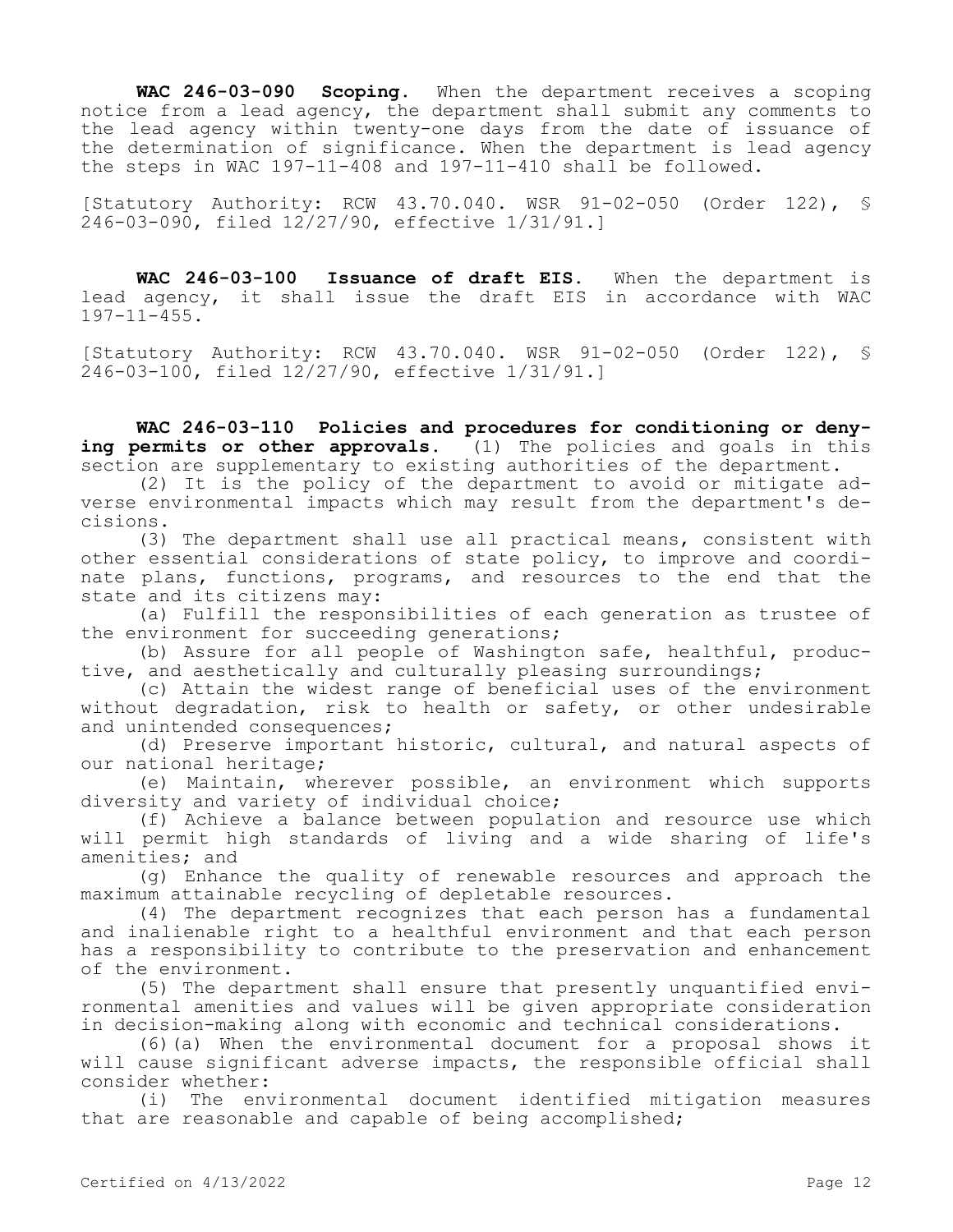(ii) Other local, state, or federal requirements and enforcement would mitigate the significant adverse environmental impacts; and

(iii) Reasonable mitigation measures are sufficient to mitigate the significant adverse impacts.

(b) The responsible official may:

(i) Condition the approval for a proposal if mitigation measures are reasonable and capable of being accomplished and the proposal is inconsistent with the policies in this section; or

(ii) Deny the permit or approval for a proposal if reasonable mitigation measures are insufficient to mitigate significant adverse environmental impacts and the proposal is inconsistent with the policies in this section.

(c) The procedures in WAC 197-11-660 shall also be followed when conditioning or denying permits or other approvals.

[Statutory Authority: RCW 43.70.040. WSR 91-02-050 (Order 122), § 246-03-110, filed 12/27/90, effective 1/31/91.]

**WAC 246-03-120 Public hearings.** A public hearing on the environmental impact of a proposal shall be held as specified in WAC 197-11-535.

[Statutory Authority: RCW 43.70.040. WSR 91-02-050 (Order 122), § 246-03-120, filed 12/27/90, effective 1/31/91.]

**WAC 246-03-130 Responsibilities of the department as a consulted agency.** Other lead agencies may request the department for consultation during the SEPA process. The department shall then provide consultation in accordance with the requirements of WAC 197-11-502, 197-11-545 and 197-11-570.

[Statutory Authority: RCW 43.70.040. WSR 91-02-050 (Order 122), § 246-03-130, filed 12/27/90, effective 1/31/91.]

**WAC 246-03-140 Designation of a responsible official.** The secretary shall designate the responsible official for any major action for which the department is lead agency when such designation has not occurred elsewhere in these agency guidelines.

[Statutory Authority: RCW 43.21C.120 and 43.70.040. WSR 10-20-072, § 246-03-140, filed 9/29/10, effective 10/30/10. Statutory Authority: RCW 43.21C.120. WSR 92-02-018 (Order 224), § 246-03-140, filed 12/23/91, effective 1/23/92. Statutory Authority: RCW 43.70.040. WSR<br>91-02-050 (Order 122), § 246-03-140, filed 12/27/90, effective (Order 122),  $\frac{123}{5}$  246-03-140, filed 12/27/90, effective 1/31/91.]

**WAC 246-03-150 SEPA public information.** (1) When the department is lead agency, the responsible official shall retain SEPA documents required by this chapter and shall make them available to the public in accordance with chapter 42.17 RCW.

(2) When the department is lead agency, the responsible official shall transmit copies of the following documents to the department of ecology headquarters office in Olympia: